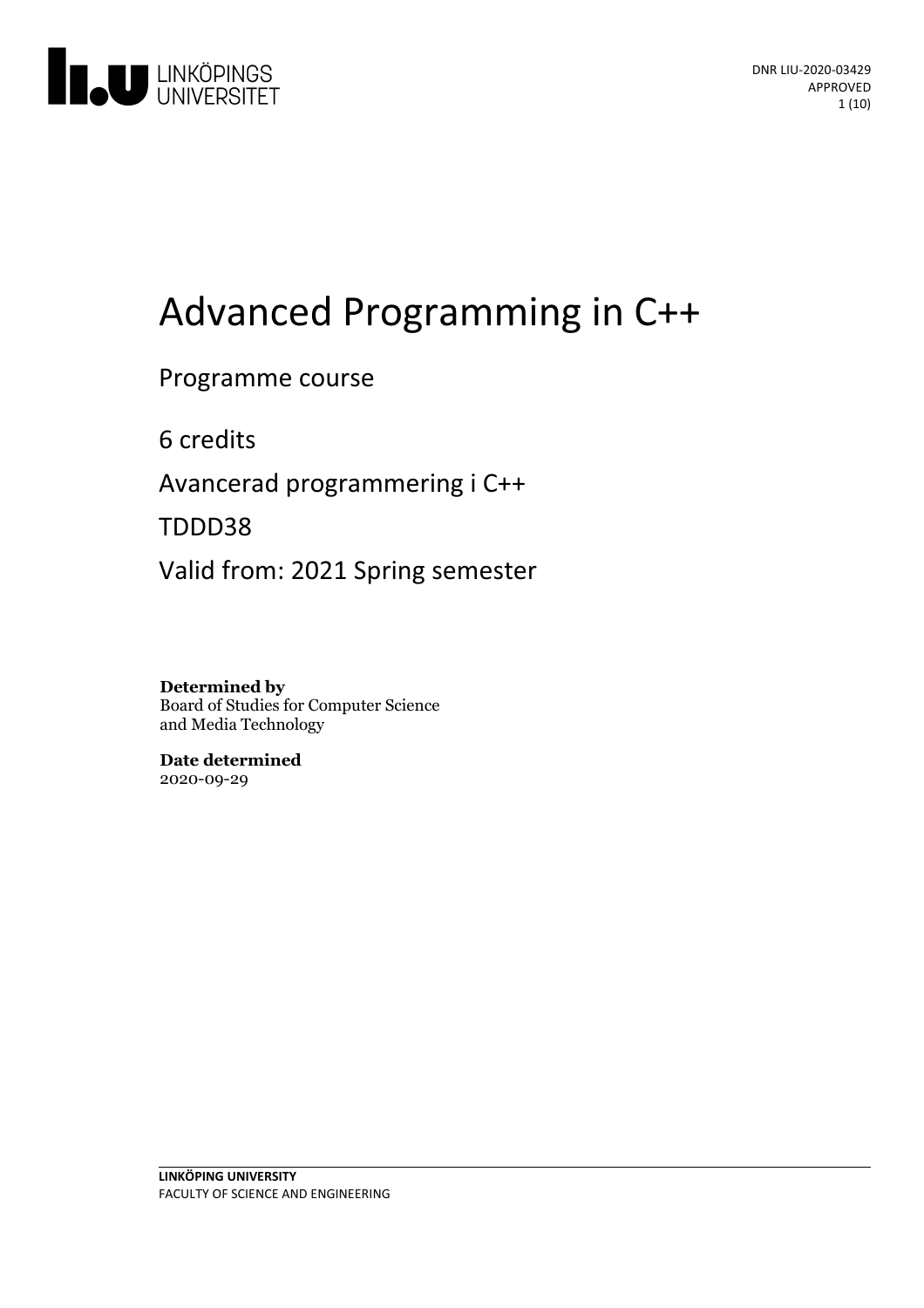# Main field of study

Computer Science and Engineering, Computer Science, Programming

Course level

Second cycle

### Advancement level

A1X

### Course offered for

- Master's Programme in Computer Science
- Bachelor of Science in Computer Engineering
- Bachelor's Programme in Programming
- Master of Science in Computer Science and Engineering
- Master of Science in Industrial Engineering and Management International
- Master of Science in Industrial Engineering and Management
- Master of Science in Information Technology
- Master of Science in Computer Science and Software Engineering
- Master of Science in Applied Physics and Electrical Engineering International
- Master of Science in Applied Physics and Electrical Engineering
- Computer Science and Engineering, M Sc in Engineering
- Industrial Engineering and Management International, M Sc in Engineering
- Industrial Engineering and Management, M Sc in Engineering
- Information Technology, M Sc in Engineering
- Biomedical Engineering, M Sc in Engineering
- Computer Science and Software Engineering, M Sc in Engineering
- Applied Physics and Electrical Engineering International, M Sc in Engineering
- Applied Physics and Electrical Engineering, M Sc in Engineering
- Master's Programme in Mathematics

### Prerequisites

Good knowledge and skills in programming in at least one procedural and/or object-oriented language (e.g. Ada, C, Pascal, Java or C++), and knowledge about fundamentals of object-oriented programming (class, inheritance, polymorhism).

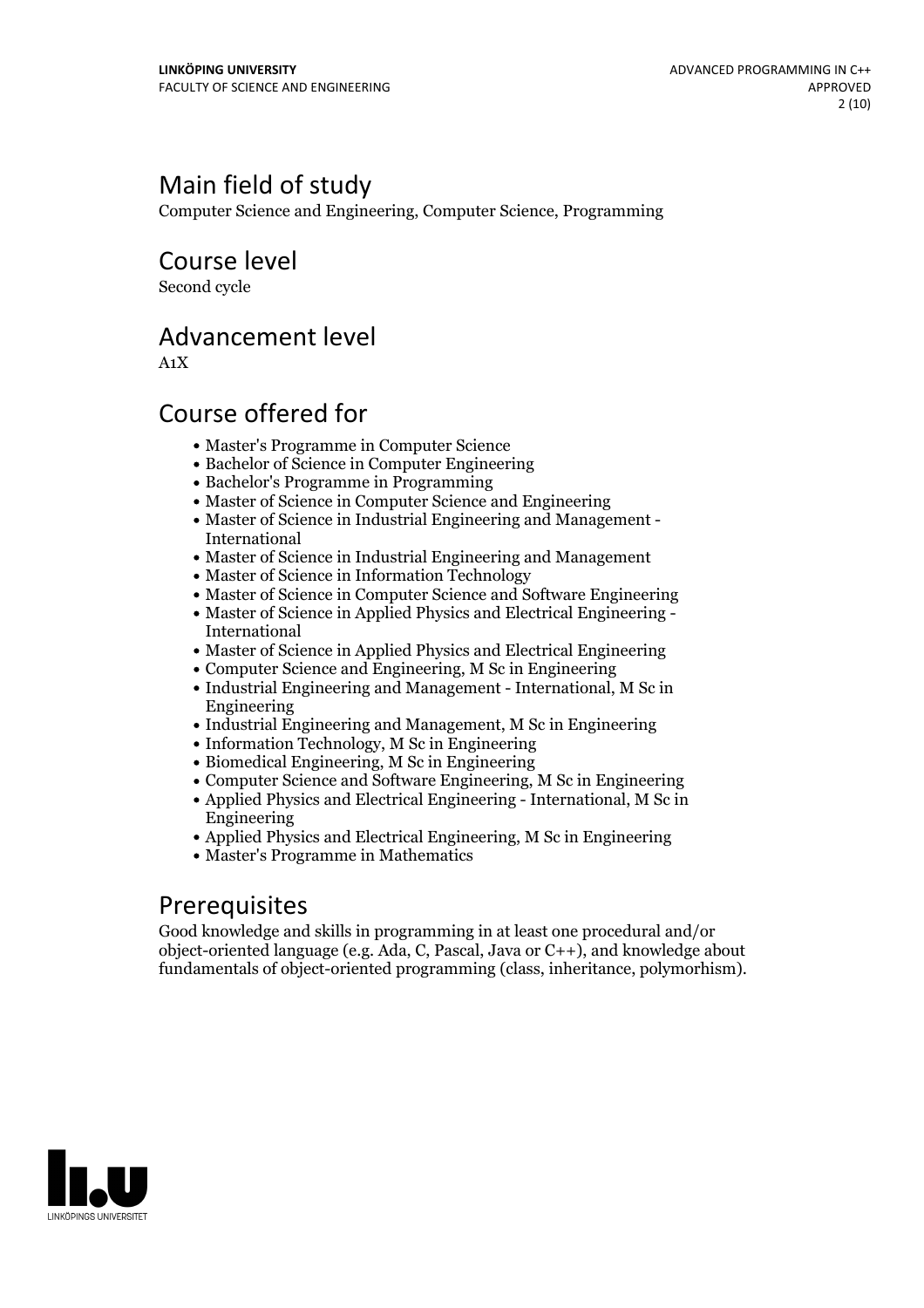# Intended learning outcomes

The purpose of this course is to give deep knowledge about constructs and mechanisms in the programming language C++. Less focus is on advanced applications, i.e., the course is not a systems development course, a problem solving course, or alike. Upon completion of this course the student should be able to:

- Explain non-trivial C++ language constructs and their semantics, e.g. classes, derivation, polymorphism, templates, exception handling, namespaces, types, type conversion, temporary objects, etc.<br>• Explain the overall d
- 
- $\bullet$  Design and implement usable, correct, error-safe, non-trivial classes and polymorphic classes.<br>• Design and implement advanced program components, such as e.g. traits
- 
- classes, policy classes and function object classes. Use different components from the C++ standard library in combination to solve non-trivial computation problems, e.g. combine standard containers algorithms, iterators, function objects, an own function objects, to design computations.

### Course content

Classes, operator overloading, derived classes, inheritance, polymorphism, lambda expression, namespaces, exception handling, templates. C++ Standard library: strings, streams, containers, iterators, algorithms, function objects, traits and policy classes. C++-specific design patterns.

# Teaching and working methods

The course is to a great extent a self-study course, and is given continuously each semester. <sup>A</sup> series of lectures is given during the first half of the course. Self- studies exercises and different kind of information sources are available on the course web pages. Tutoring is mainly given via e-mail. Computer resourses are scheduled for self-studies. The course is examined four times per year. The course is offered twice each year (spring or fall).

# Examination

DAT<sub>1</sub> Computer examination 6 credits U, 3, 4, 5

There are 4 examination occasions per year, in the examination periods "påsk" (Easter), Vt2 (May/June), August, and Ht2 (January). The computer exam length is 5 hours and IDA's Sun computer system is used, which demands familiarity with that system, the C++ programming environment and text exiting facilities available on that system.

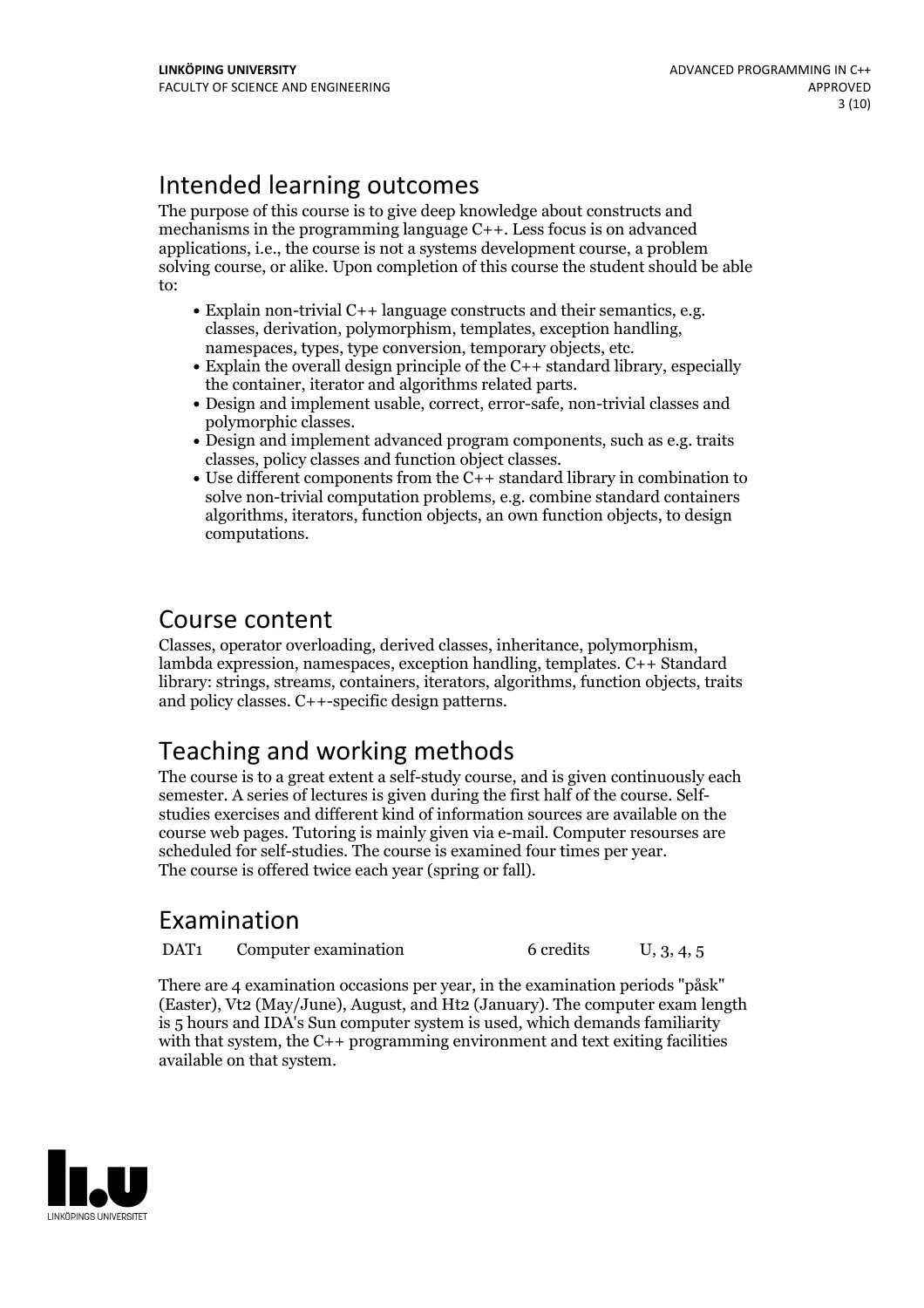### Grades

Four-grade scale, LiU, U, 3, 4, 5

# Other information

#### **About teaching and examination language**

The teaching language is presented in the Overview tab for each course. The examination language relates to the teaching language as follows:

- If teaching language is Swedish, the course as a whole or in large parts, is taught in Swedish. Please note that although teaching language is Swedish, parts of the course could be given in English. Examination language is
- Swedish.<br>• If teaching language is Swedish/English, the course as a whole will be taught in English if students without prior knowledge of the Swedish language participate. Examination language is Swedish or English
- (depending on teaching language).<br>• If teaching language is English, the course as a whole is taught in English.<br>Examination language is English.

#### **Other**

The course is conducted in a manner where both men's and women's

The planning and implementation of a course should correspond to the course syllabus. The course evaluation should therefore be conducted with the course syllabus as a starting point.

### Department

Institutionen för datavetenskap

### Director of Studies or equivalent

Ola Leifler

Examiner Klas Arvidsson

### Course website and other links

<http://www.ida.liu.se/~TDDD38/>

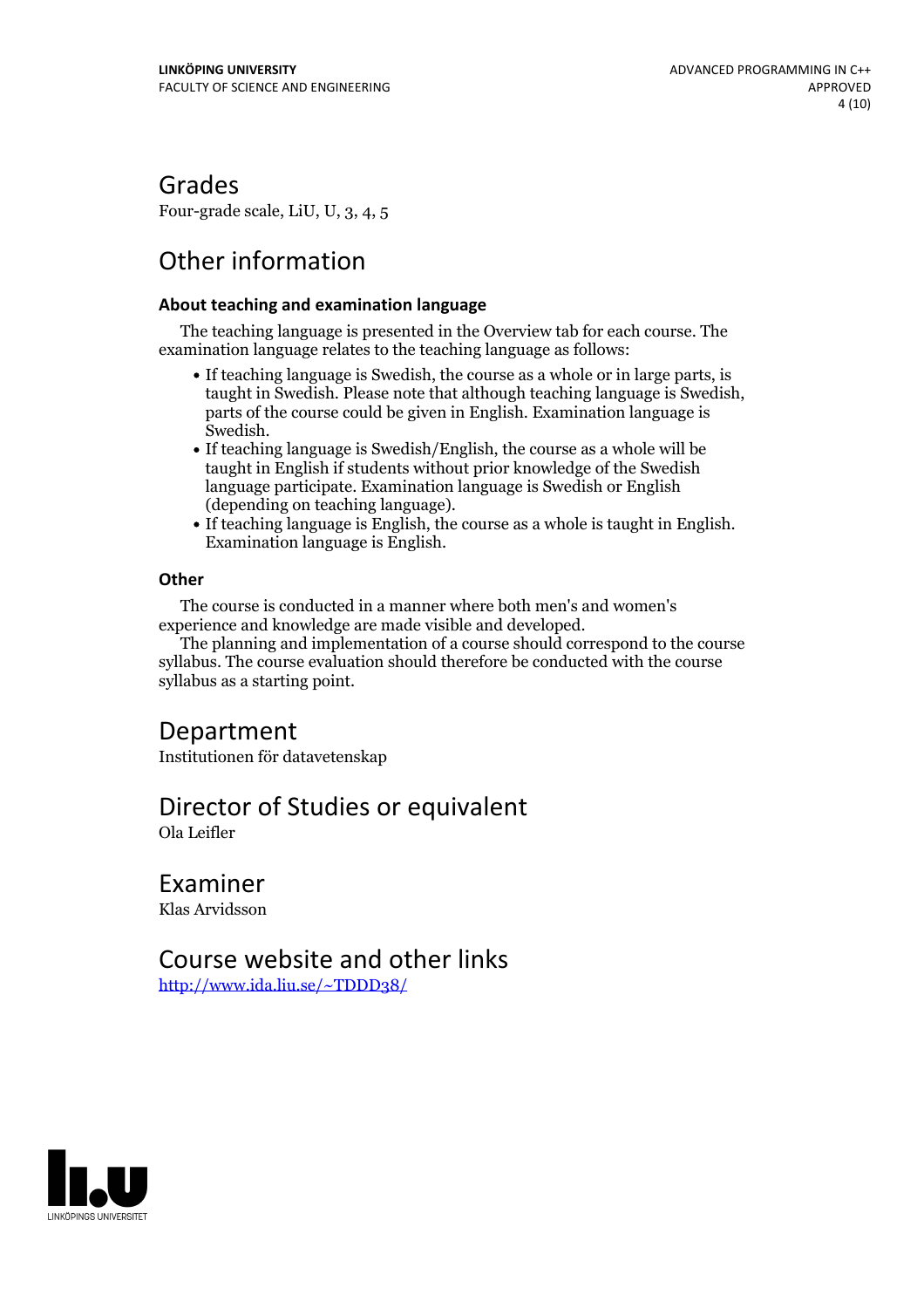# Education components

Preliminary scheduled hours: 84 h Recommended self-study hours: 76 h

# Course literature

#### **Books**

Bjarne Stroustrup, (2013) *The C++ Programming Language* 4/E Addison-Wesley Stanley B. Lippman, Josée Lajoie, Barbara E. Moo, (2012) *C++ Primer* 5/E Addison-Wesley

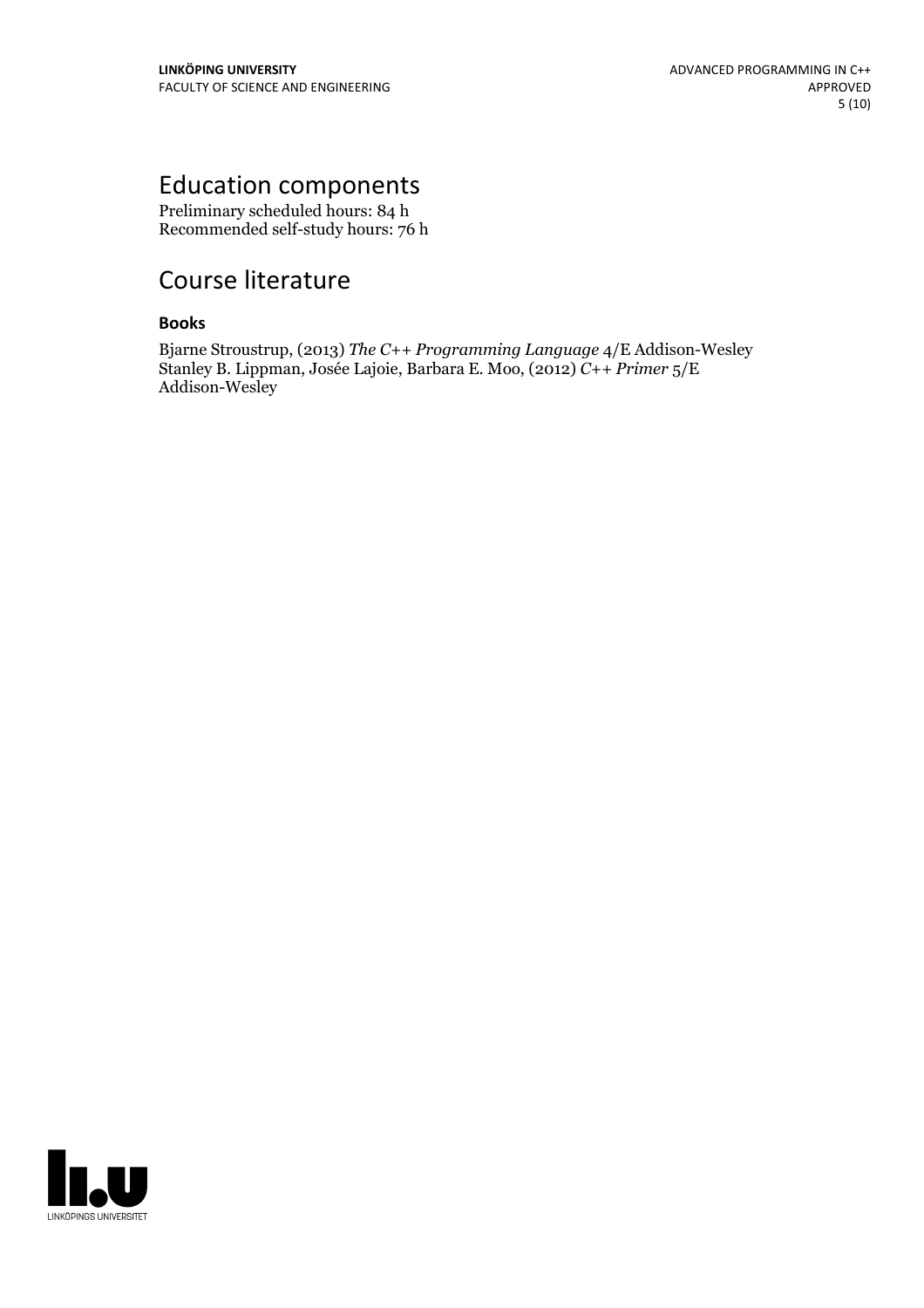## **Common rules**

#### **Course syllabus**

A syllabus must be established for each course. The syllabus specifies the aim and contents of the course, and the prior knowledge that a student must have in order to be able to benefit from the course.

### **Timetabling**

Courses are timetabled after a decision has been made for this course concerning its assignment to a timetable module.

#### **Interrupting a course**

The vice-chancellor's decision concerning regulations for registration, deregistration and reporting results (Dnr LiU-2015-01241) states that interruptions in study are to be recorded in Ladok. Thus, all students who do not participate in a course for which they have registered must record the interruption, such that the registration on the course can be removed. Deregistration from <sup>a</sup> course is carried outusing <sup>a</sup> web-based form: https://www.lith.liu.se/for-studenter/kurskomplettering?l=en.

### **Cancelled courses**

Courses with few participants (fewer than 10) may be cancelled or organised in a manner that differs from that stated in the course syllabus. The Dean is to deliberate and decide whether a course is to be cancelled or changed from the course syllabus.

### **Guidelines relatingto examinations and examiners**

For details, see Guidelines for education and examination for first-cycle and second-cycle education at Linköping University, Dnr LiU-2019-00920 (http://styrdokument.liu.se/Regelsamling/VisaBeslut/917592).

An examiner must be employed as a teacher at LiU according to the LiU Regulations for Appointments, Dnr LiU-2017-03931 (https://styrdokument.liu.se/Regelsamling/VisaBeslut/622784). For courses in second-cycle, the following teachers can be appointed as examiner: Professor (including Adjunct and Visiting Professor), Associate Professor (including Adjunct), Senior Lecturer (including Adjunct and Visiting Senior Lecturer), Research Fellow, or Postdoc. For courses in first-cycle, Assistant Lecturer (including Adjunct and Visiting Assistant Lecturer) can also be appointed as examiner in addition to those listed for second-cycle courses. In exceptional cases, a Part-time Lecturer can also be appointed as an examiner at both first- and second cycle, see Delegation of authority for the Board of Faculty of Science and Engineering.

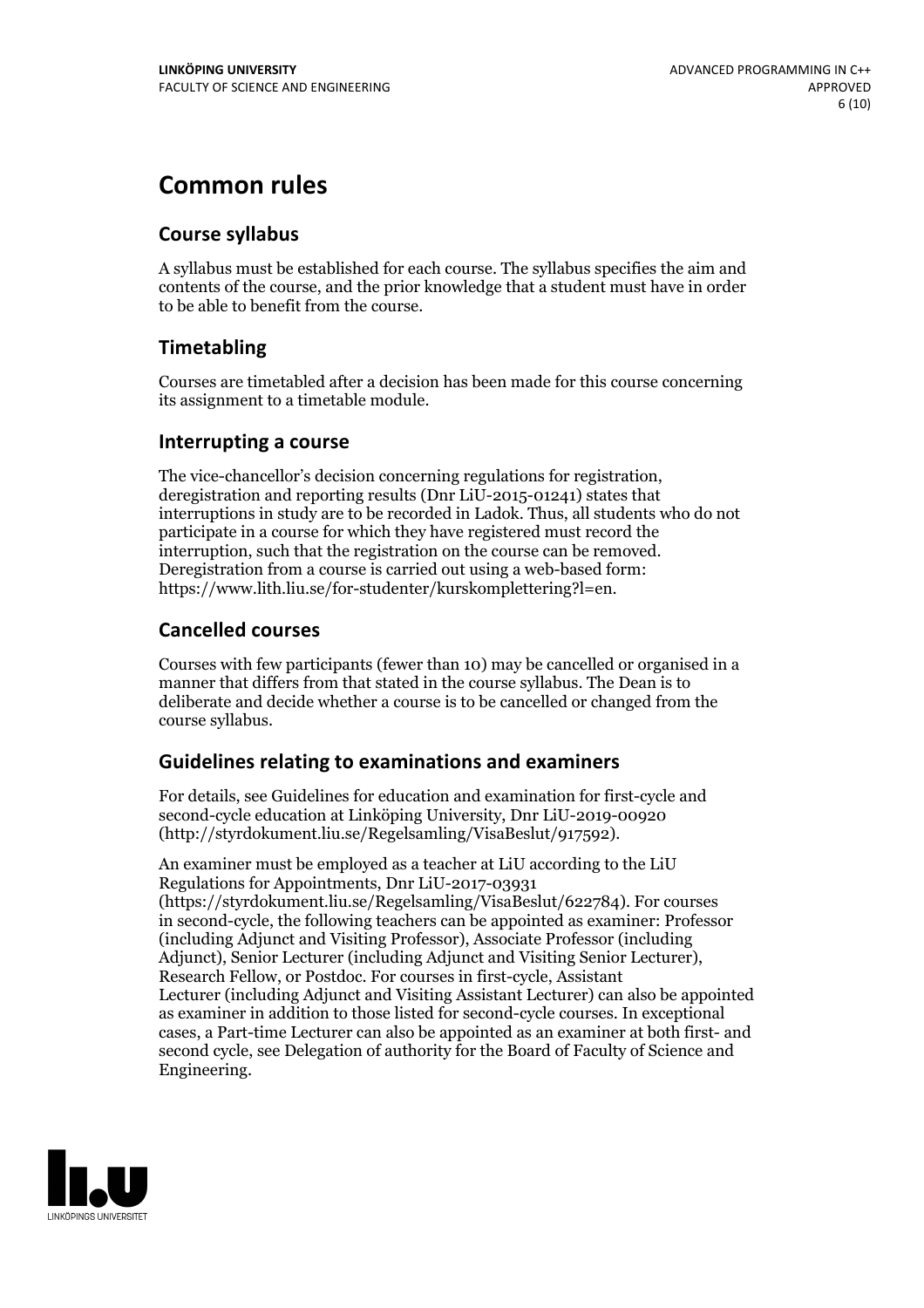### **Forms of examination**

#### **Principles for examination**

Written and oral examinations and digital and computer-based examinations are held at least three times a year: once immediately after the end of the course, once in August, and once (usually) in one of the re-examination periods. Examinations held at other times are to follow a decision of the board of studies.

Principles for examination scheduling for courses that follow the study periods:

- courses given in VT1 are examined for the first time in March, with re-examination in June and August
- courses given in VT2 are examined for the first time in May, with re-examination in August and October
- courses given in HT1 are examined for the first time in October, with re-examination in January and August
- courses given in HT2 are examined for the first time in January, with re-examination in March and in August.

The examination schedule is based on the structure of timetable modules, but there may be deviations from this, mainly in the case of courses that are studied and examined for several programmes and in lower grades (i.e. 1 and 2).

Examinations for courses that the board of studies has decided are to be held in alternate years are held three times during the school year in which the course is given according to the principles stated above.

Examinations for courses that are cancelled orrescheduled such that they are not given in one or several years are held three times during the year that immediately follows the course, with examination scheduling that corresponds to the scheduling that was in force before the course was cancelled or rescheduled.

When a course is given for the last time, the regular examination and two re-<br>examinations will be offered. Thereafter, examinations are phased out by offering three examinations during the following academic year at the same times as the examinations in any substitute course. If there is no substitute course, three examinations will be offered during re-examination periods during the following academic year. Other examination times are decided by the board of studies. In all cases above, the examination is also offered one more time during the academic year after the following, unless the board of studies decides otherwise.

If a course is given during several periods of the year (for programmes, or on different occasions for different programmes) the board or boards of studies determine together the scheduling and frequency of re-examination occasions.

#### **Retakes of other forms of examination**

Regulations concerning retakes of other forms of examination than written examinations and digital and computer-based examinations are given in the LiU guidelines for examinations and examiners, http://styrdokument.liu.se/Regelsamling/VisaBeslut/917592.

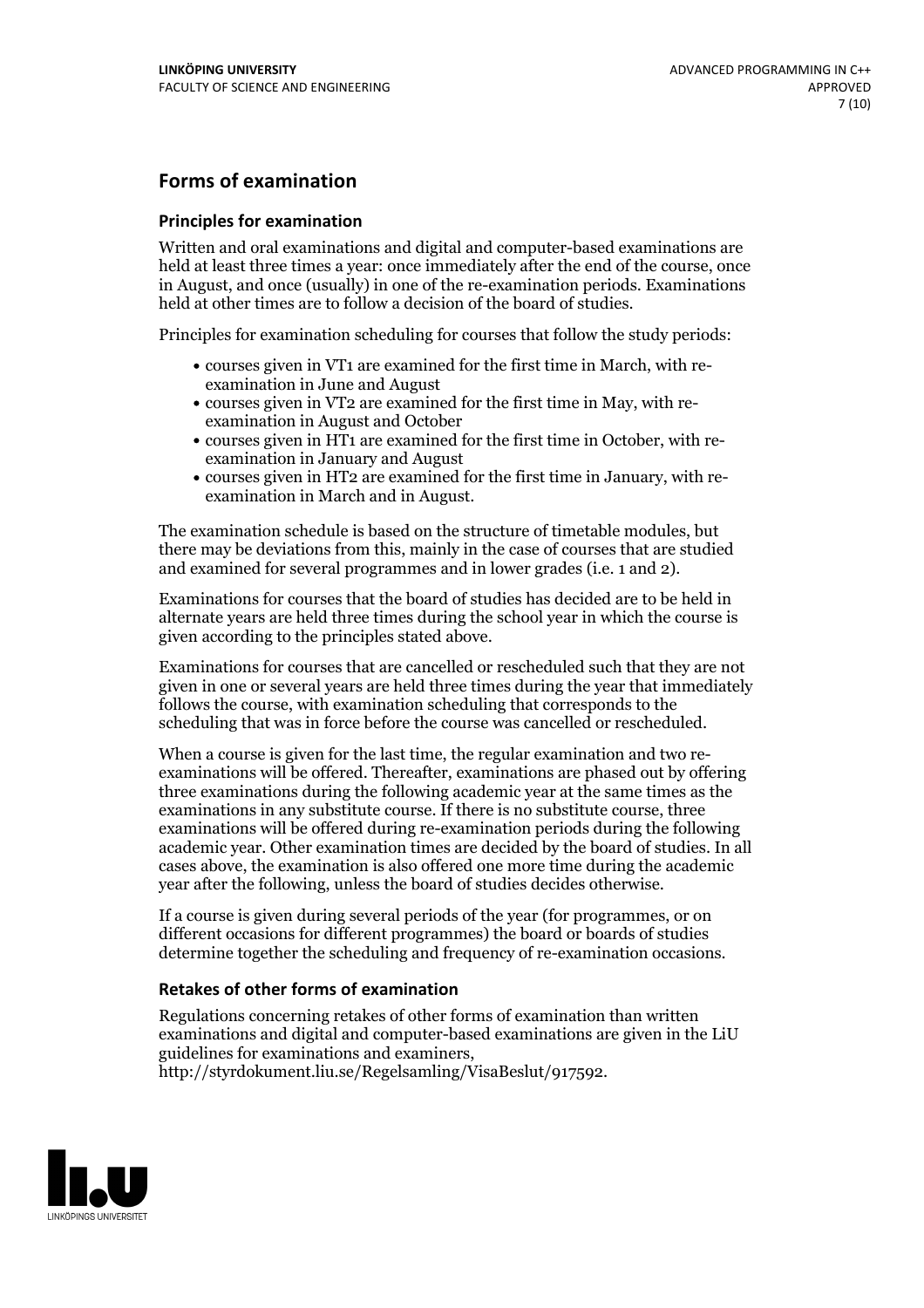#### **Registration for examination**

Until January 31 2021, the following applies according to previous guidelines: In order to take an written, digital or computer-based examination student must register in advance at the Student Portal during the registration period, which Candidates are informed of the location of the examination by email, four days in advance. Students who have not registered for an examination run the risk of being refused admittance to the examination, if space is not available.

From February 1 2021, new guidelines applies for registration for written, digital or computer-based examination, Dnr LiU-2020-02033 (https://styrdokument.liu.se/Regelsamling/VisaBeslut/622682).

Symbols used in the examination registration system:

\*\* denotes that the examination is being given for the penultimate time.

\* denotes that the examination is being given for the last time.

#### **Code of conduct for students during examinations**

Details are given in a decision in the university's rule book: http://styrdokument.liu.se/Regelsamling/VisaBeslut/622682.

#### **Retakes for higher grade**

Students at the Institute of Technology at LiU have the right to retake written examinations and digital and computer-based examinations in an attempt to achieve a higher grade. This is valid for all examination components with code "TEN", "DIT" and "DAT". The same right may not be exercised for other examination components, unless otherwise specified in the course syllabus.

A retake is not possible on courses that are included in an issued degree diploma.

#### **Grades**

The grades that are preferably to be used are Fail (U), Pass (3), Pass not without distinction  $(4)$  and Pass with distinction  $(5)$ .

- Grades U, 3, 4, 5 are to be awarded for courses that have written or digital examinations.<br>• Grades Fail (U) and Pass (G) may be awarded for courses with a large
- degree of practical components such as laboratory work, project work and
- Grades Fail (U) and Pass (G) are to be used for degree projects and other independent work.

#### **Examination components**

The following examination components and associated module codes are used at the Faculty of Science and Engineering:

Grades U, 3, 4, 5 are to be awarded for written examinations (TEN) and

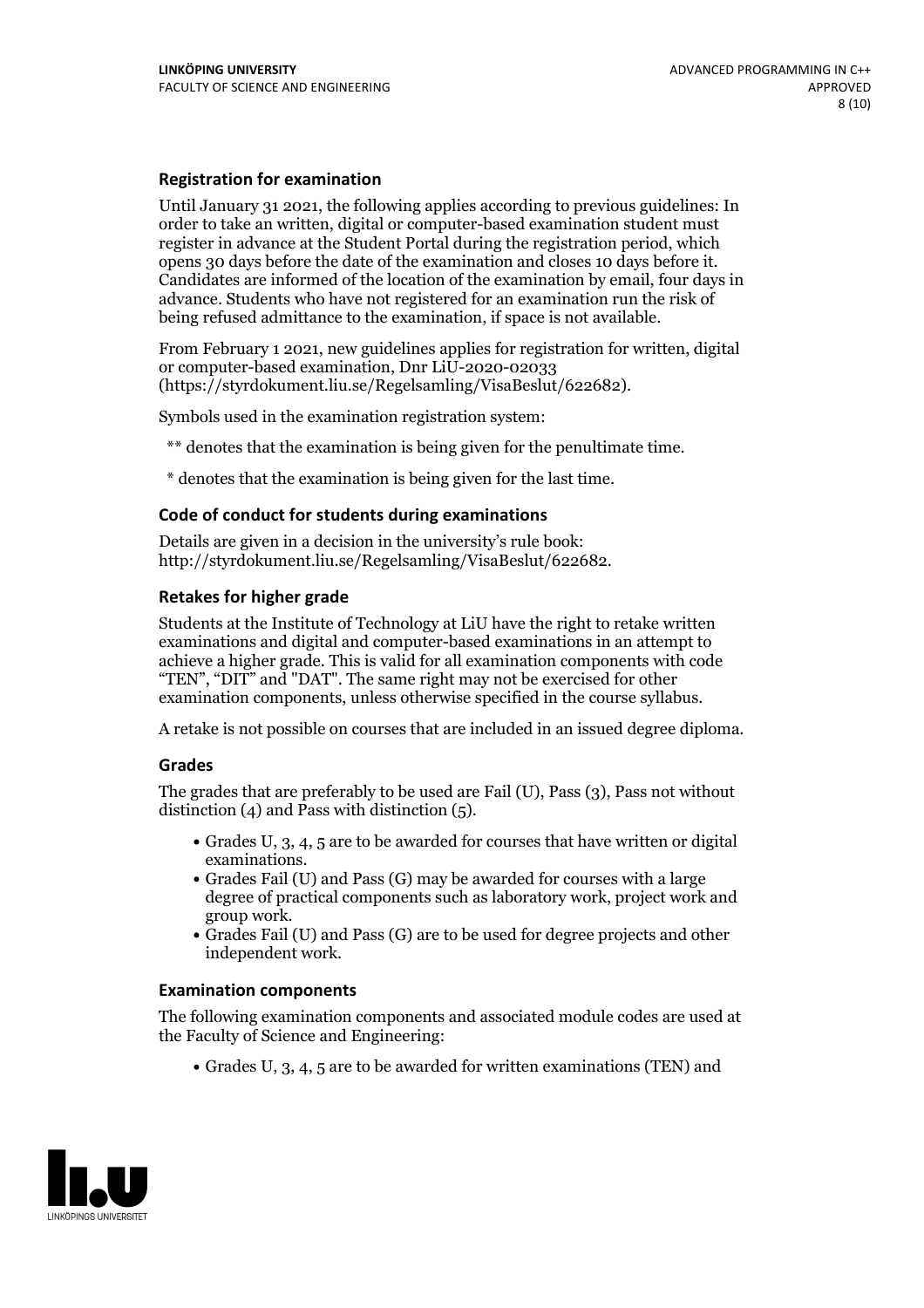- digital examinations (DIT).<br>• Examination components for which the grades Fail (U) and Pass (G) may be awarded are laboratory work (LAB), project work (PRA), preparatory written examination (KTR), digital preparatory written examination (DIK), oral examination (MUN), computer-based examination (DAT), home
- assignment (HEM), and assignment (UPG).<br>• Students receive grades either Fail (U) or Pass (G) for other examination components in which the examination criteria are satisfied principally through active attendance such as tutorial group (BAS) or examination item
- (MOM).<br>• Grades Fail (U) and Pass (G) are to be used for the examination components Opposition (OPPO) and Attendance at thesis presentation (AUSK) (i.e. part of the degree project).

In general, the following applies:

- 
- Mandatory course components must be scored and given <sup>a</sup> module code. Examination components that are not scored, cannot be mandatory. Hence, it is voluntary to participate in these examinations, and the voluntariness must be clearly stated. Additionally, if there are any associated conditions to the examination component, these must be clearly stated as well.<br>• For courses with more than one examination component with grades
- U,3,4,5, it shall be clearly stated how the final grade is weighted.

For mandatory components, the following applies: If special circumstances prevail, and if it is possible with consideration of the nature ofthe compulsory component, the examiner may decide to replace the compulsory component with another equivalent component. (In accordance with the LiU Guidelines for education and examination for first-cycle and second-cycle education at Linköping University, http://styrdokument.liu.se/Regelsamling/VisaBeslut/917592).

For written examinations, the following applies: If the LiU coordinator for students with disabilities has granted a student the right to an adapted examination for a written examination in an examination hall, the student has the right to it. If the coordinator has instead recommended for the student an adapted examination or alternative form of examination, the examiner may grant this if the examiner assesses that it is possible, based on consideration of the course objectives. (In accordance with the LiU Guidelines for education and examination for first-cycle and second-cycle education at Linköping University, http://styrdokument.liu.se/Regelsamling/VisaBeslut/917592).

#### **Reporting of examination results**

The examination results for a student are reported at the relevant department.

#### **Plagiarism**

For examinations that involve the writing of reports, in cases in which it can be assumed that the student has had access to other sources (such as during project work, writing essays, etc.), the material submitted must be prepared in accordance